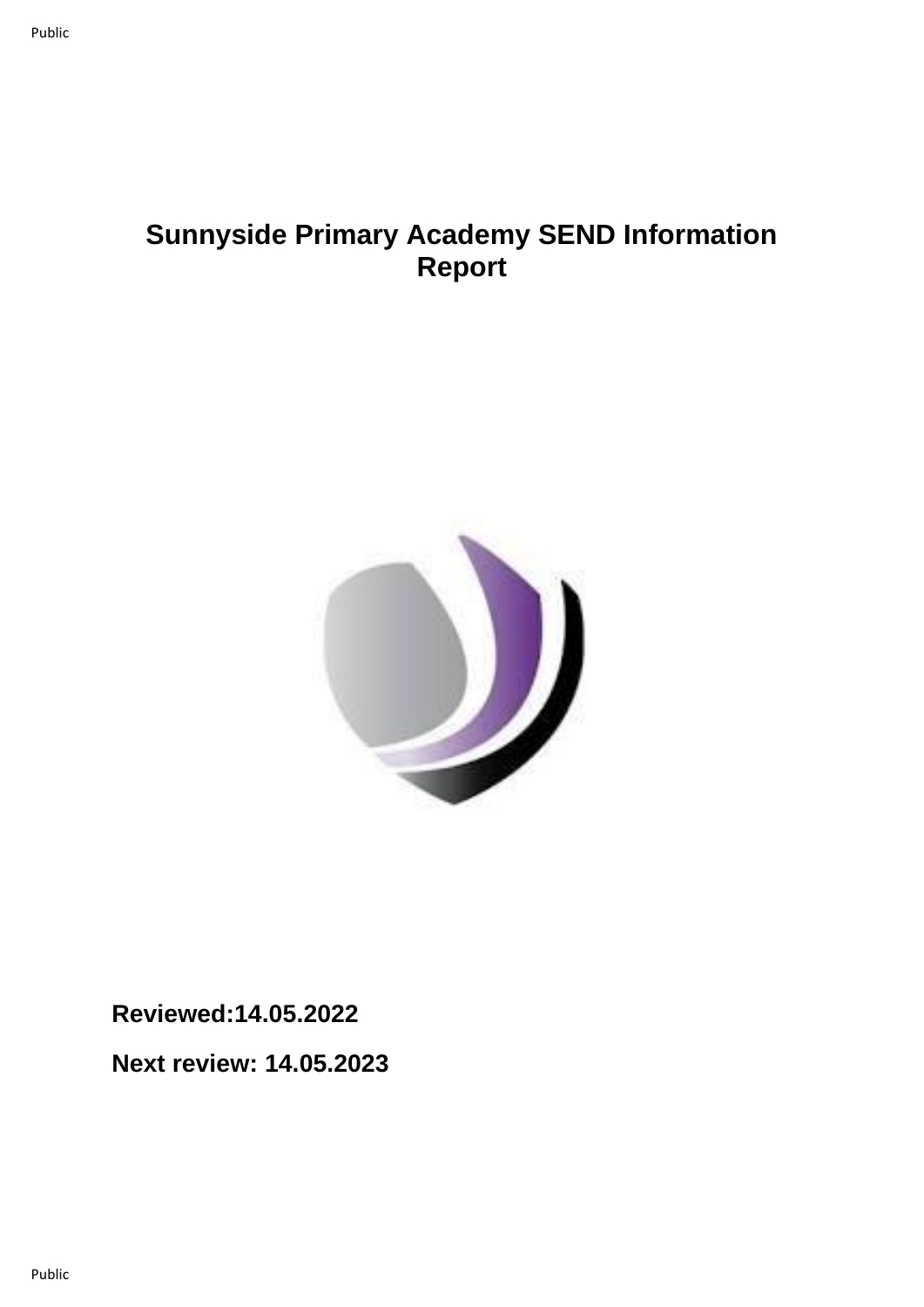# **Vision**

### *' Ensuring every child achieves'*

Sunnyside is committed to ensuring that every child has access to a provision that enables them to develop their abilities and ambitions; supporting them to grow as successful learners and members of our community.

### **Introduction**

The purpose of this document is to clarify to Academy staff, Academy Advisory Councillors and parents how the special educational needs of pupils are managed at the Sunnyside Primary Academy and how the Greenwood Dale Foundation Trust policy is put into practice.

#### **Definition of Special Education Needs**

This Special Educational Needs and Disability Policy takes account of the Education Act 1996, the Special Needs and Disability Regulations 2014, the Children and Families Act 2014, the Special Educational Needs and Disability Code of Practice 2015, the Equality Act 2010, the policy of the Local Education Authority and the aims of the academy.

Children have special educational needs if they have a learning difficulty which calls for special educational provision to be made for them.

The SEND Code of Practice defines SEND as:

6.15 A pupil has SEN where their learning difficulty or disability calls for special educational provision, namely provision different from or additional to that normally available to pupils of the same age.

6.23 Slow progress and low attainment do not necessarily mean that a child has SEN and should not automatically lead to a pupil being recorded as having SEN. However, they may be an indicator of a range of learning difficulties or disabilities. Equally, it should not be assumed that attainment in line with chronological age means that there is no learning difficulty or disability. Some learning difficulties and disabilities occur across the range of cognitive ability and, left unaddressed may lead to frustration, which may manifest itself as disaffection, emotional or behavioural difficulties.

We follow the fundamental principles of the SEND Code of Practice and these are:

- A child with SEN should have their needs met.
- The SEN children will normally be met in mainstream schools or early education settings.
- The view of the child, if possible, should be sought and taken into account.
- Parents have a vital role in supporting the child's education.
- Children with SEN should be offered full access to a broad-balanced and relevant education, including an appropriate curriculum for the Early Years Foundation Stage.
- Arrangements must be in place to support children with SEN or disabilities; including a clear approach to identifying and responding to SEN.
- Being aware of and alert to emerging difficulties and responding early.

**The Code of Practice 0-25, 2015 can be located at:** 

**[https://assets.publishing.service.gov.uk/government/uploads/system/uploads/attachment](https://assets.publishing.service.gov.uk/government/uploads/system/uploads/attachment_data/file/398815/SEND_Code_of_Practice_January_2015.pdf) [\\_data/file/398815/SEND\\_Code\\_of\\_Practice\\_January\\_2015.pdf](https://assets.publishing.service.gov.uk/government/uploads/system/uploads/attachment_data/file/398815/SEND_Code_of_Practice_January_2015.pdf)**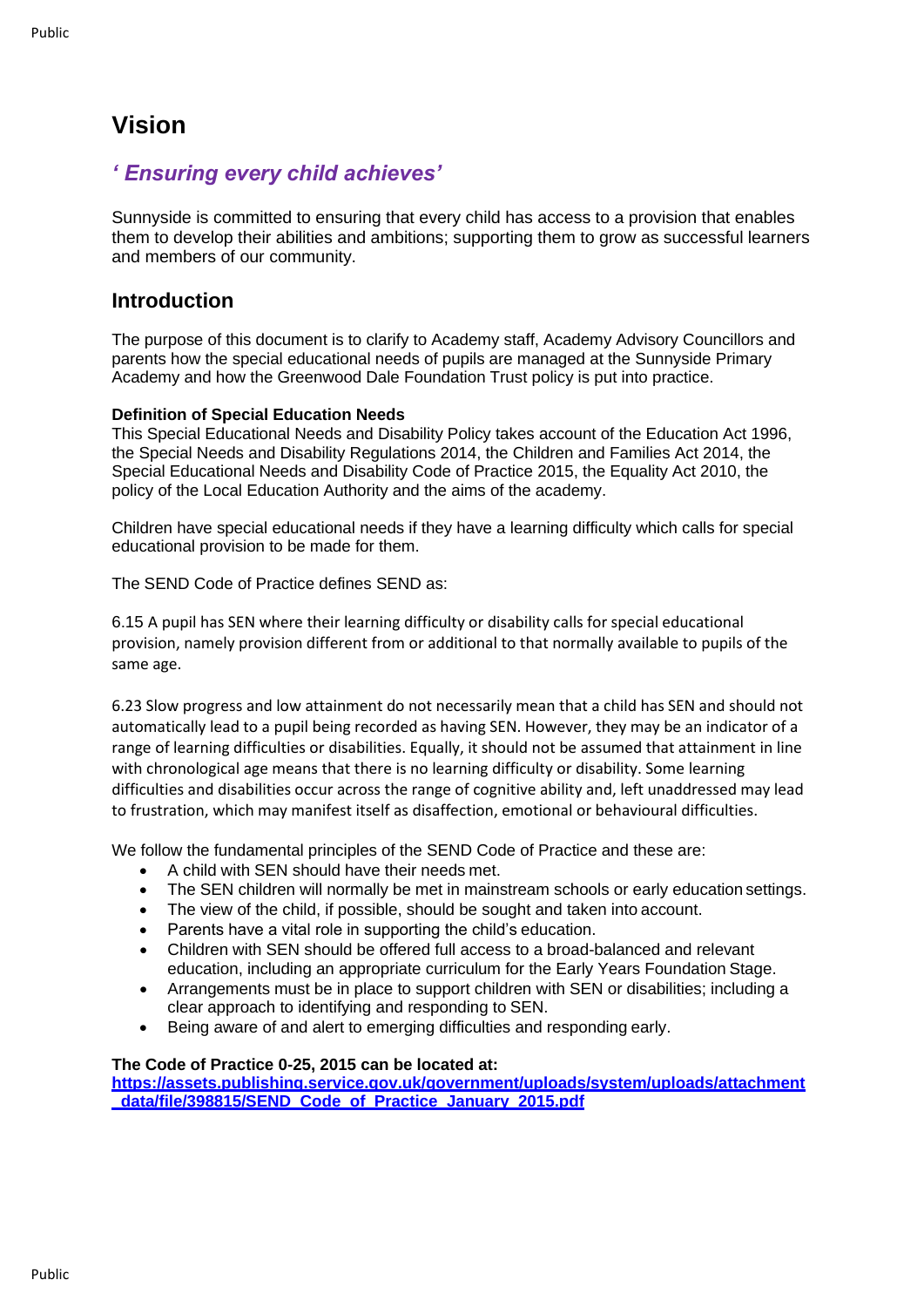#### **Objectives**

- To effectively identify and assess the needs of all children
- To set appropriate targets that accelerate progress
- To monitor and review learning and raise achievement
- To liaise and involve parents and value their contribution to their child's education
- To listen and respect the views of the child

#### **Rationale**

Sunnyside Primary Academy is an inclusive learning community committed to removing barriers to learning, welcoming all pupils, staff and families, regardless of ability, race or social background. We believe that all people are of equal value and that we have a responsibility to provide balanced provision for all learners to help them achieve their full potential. At Sunnyside Primary Academy, staff work together to identify children with Special Educational Needs (SEN). These children are entered onto our SEN register. The SEN register is monitored on a termly basis to ensure it is up to date and accurately reflects the children within the school who are receiving SEN support.

For information on admissions please click here: <http://sunnysideprimaryacademy.org/parents/admissions/>

#### **Identification of Pupils with SEND**

The SEND Code of Practice 2015 recommends a step-by-step graduated response to special needs. At Sunnyside Primary Academy, we provide a graduated cycle: Assess, Plan, do, review. We provide quality first teaching to all pupils, some pupils will need additional support through in school means and some with need support through external professionals.

Identification of pupils with SEND will come from a range of sources:

- Progress of all pupils is monitored by teachers, subject leaders and Senior leaders as part of an ongoing observation and assessment which identifies differences between progress, attainment and achievement.
- Progress made against objectives that are specific to a pupil's age-related expectations.
- Standardised screening and assessment tools
- Parental concerns
- Concerns raised on entry to the Academy in any year group or concerns raised by previous school or pre-school setting.
- Liaison with Local Authority or other outside professional
- Concerns raised because a child is under the care of the Local Authority

#### **Progress and Assessment**

Progress will be measured against the National Expectations of levels. Where children have complex needs and progress is achieved in small steps, the use of **Bsquared** is used across the school for those on the SEN register. The assessment and recording of progress is monitored termly. Some children will require close monitoring and will have an individual learning plan (ILP). These will have set targets to work on.

It may be necessary to carry out extended, detailed assessments to inform the next stage of planning. These may involve external professionals where appropriate. Assessment information and pupil progress are available to parents at reviews, parent consultations and annual reports.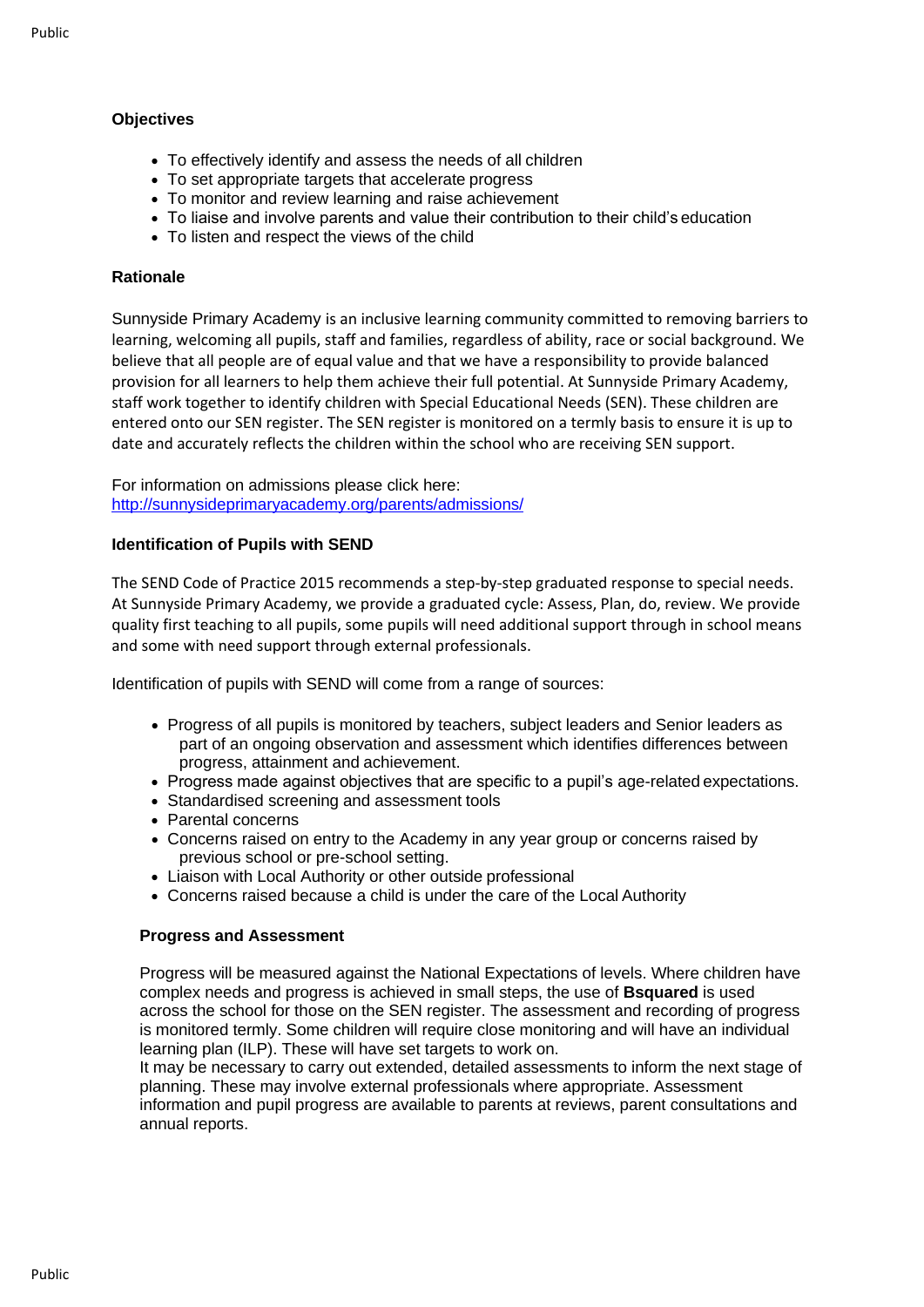#### **Quality First Teaching**

This is the essential foundation of all teaching. Teacher should provide quality lessons that are pitched at the learners level. They should provide structures throughout lessons to ensure pupils can access the lesson's content. Quality First Teaching includes:

- Engaging and supporting the learning of all children and young people;
- Building on pupils' prior learning and responding appropriately to the 'pupil voice';
- Differentiation of the curriculum to match tasks to the needs of the child.
- Appropriate grouping of children within lessons. This may be matched ability or mixed ability groups, both of which have benefits to all the children.
- Use of a range of teaching styles which recognise the individuality of the children in the class. • Appropriate use of additional adult support.
	- Accessibility to a range of resources and equipment, including electronic devices.

• Use of pre-teaching and intervention sessions to address misconceptions and close identified gaps.

Only when children have not made sufficient progress through High Quality Teaching after a period of monitoring, following the Local Authority Guidelines are they moved to the Special Educational Needs Register. This will be communicated with parents and an Individual Learning plan will be developed if not created to supporting monitoring of concerns.

#### **SEN Support** - Additional School Intervention and Support

When a class teacher, supported by the Inclusion Team, identifies that a pupil has SEN, they are added to the SEN register. The class teacher devises interventions and/or differentiated group or individual work additional to or different from those provided as part of the school's medium term planning. The class teacher remains responsible for working with the child on a daily basis for planning and delivering differentiated work and individual learning targets for specific lessons.

To support this process, the school may wish to ask for support from other agencies to help them with assessment and intervention for pupils at this stage.

#### **Provision**

#### **Universal Provision**

- Quality first classroom teaching
- Learning challenge extension activities
- Adaptations including workstations and visual timetables
- Letters and sounds
- Pre teaching vocabulary
- Adult support
- Differentiated curriculum
- Circle time
- Zones of regulation
- Talking partners
- Learning buddy
- School Nurse support
- Pastoral support plan
- Widget (pictures to represent words)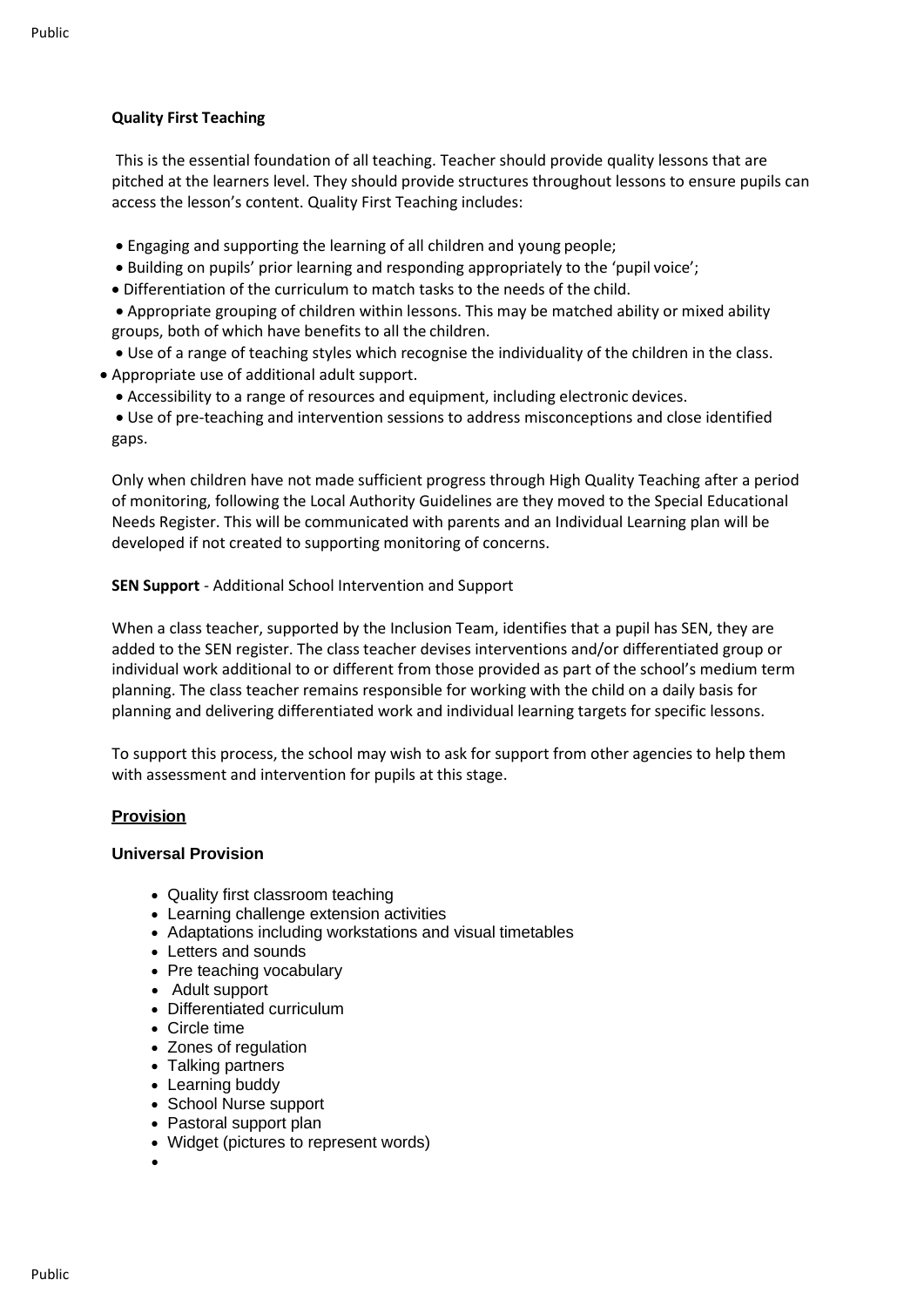#### **Further support:**

#### **Cognition and learning**

- Focused adult support (1:1 sessions on specific area)
- Access arrangements
- Precision teaching
- Small group work
- Intervention sessions

#### **Social, emotional and mental health**

- Meet and Greet
- Buddy System
- Wellbeing sessions
- Circle Groups
- Protective Behaviours
- Drawing and talking
- Lego Therapy
- Time to Talk
- Structured Lunchtime
- CAMHs
- JOGO (external)

#### **Communication and interaction**

- Expected and unexpected behaviours
- Comic Strip Conversations
- Social stories
- Speaking in sentence
- Structured Lunchtime
- NHS Speech and language therapy (SALT)- Elizabeth Parker
- Privately commissioned speech and language therapist- Anna Sellers
- SEND support services (external)
- Autism outreach (external)

#### **Sensory and Physical**

- Structured Lunchtime
- Fine motor skills work
- Occupational therapy
- Sensory circuits
- •

#### **High Needs Funding**

Some pupils will require a high level of provision. When the level of provision goes beyond the expected level that a school is to provide, the school can make an application for additional funds to support the pupil.

If schools seek extra provision beyond their own resources, or an assessment for an Education, Health and Care Plan, there must be clear evidence that appropriate intervention as described in the Provision Guidance has been put in place and reviewed at the previous levels of the graduated approach.

Further information on High Needs Funding can be found at: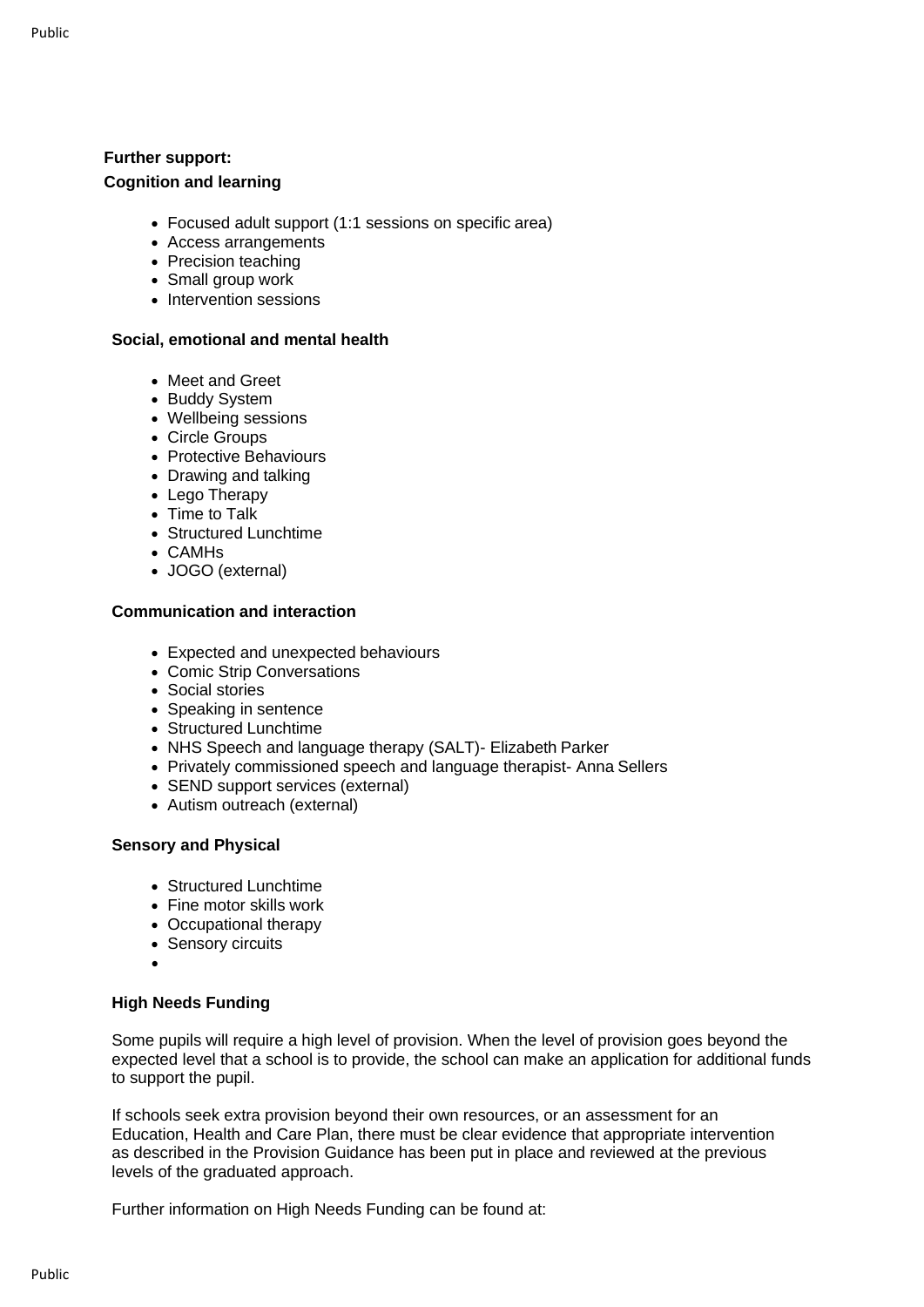[https://www.northamptonshire.gov.uk/councilservices/children-families-education/SEND/send](https://www.northamptonshire.gov.uk/councilservices/children-families-education/SEND/send-information-for-professionals/Pages/high-needs-funding.aspx)[information-for-professionals/Pages/high-needs-funding.aspx](https://www.northamptonshire.gov.uk/councilservices/children-families-education/SEND/send-information-for-professionals/Pages/high-needs-funding.aspx)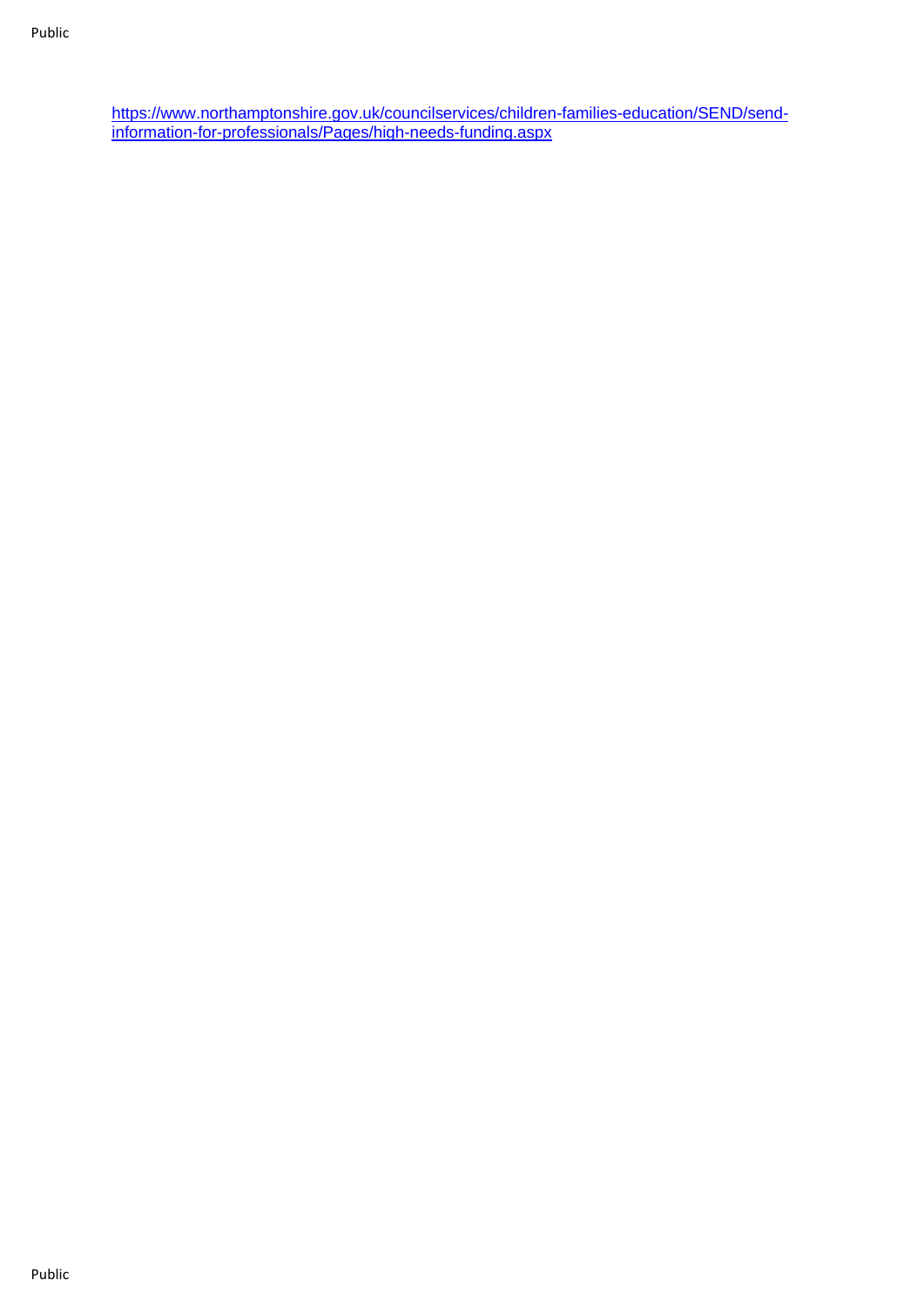#### **EHC Plans**

An Educational Health Care plan identifies a child's special educational needs, together with health and social care provision when these services are involved. The EHC plan includes the aspirations of and outcomes for the child or young person as well as a description of their needs, barriers to learning and provision required to overcome these. An EHC Plan must be created in a personcentred way. This means that the information is written from the perspective of the child and family and it monitors the support provided to achieve the young person's outcomes. The plan, if agreed, can then be shared with other practitioners so that you only need to tell your 'story' once and practitioners do not duplicate assessments and information.

The plan may cover health and social care services alongside education, if appropriate, for the individual child or young person. An EHC Plan can, under certain circumstances, continue until the young person is 25 years old. Therefore, it can support them into training, further education and apprenticeships.

EHC plans must be reviewed by the local authority a minimum of every twelve months. These reviews must focus on the child and young person's progress towards achieving the outcomes specified in their plan. The review must also consider whether these outcomes and supporting targets remain appropriate.

An EHC plan can be requested by school, a health or care professional or the parent.

Further information can be located: [https://www.northamptonshire.gov.uk/councilservices/children-families](https://www.northamptonshire.gov.uk/councilservices/children-families-education/SEND/ehc/Pages/ehc-plan.aspx)[education/SEND/ehc/Pages/ehc-plan.aspx](https://www.northamptonshire.gov.uk/councilservices/children-families-education/SEND/ehc/Pages/ehc-plan.aspx)

#### **Staff Development**

Those staff involved in SEND are:

- Special Needs Co-coordinator (SENCO)
- The Principal
- Class Teachers
- Learning Mentors
- HLTA (higher level teaching assistants
- Learning Support Assistant

Staff have a wide range of experience and expertise. We encourage all staff to take up training opportunities, attending relevant courses provided by the County Council and outside agencies to develop and upgrade skills and knowledge in SEND. Training needs are identified through CPD and at whole school level through the Academy Improvement Plan. .

This year (2021-2022) Staff have received training in:

- Pathological demand avoidance
- ADHD
- Effective questioning
- Phonics
- Developing effective one page profiles and learning plans
- Using widget and post-it notes to support learners
- Speech and language
- Sensory circuits
- Autism play buddies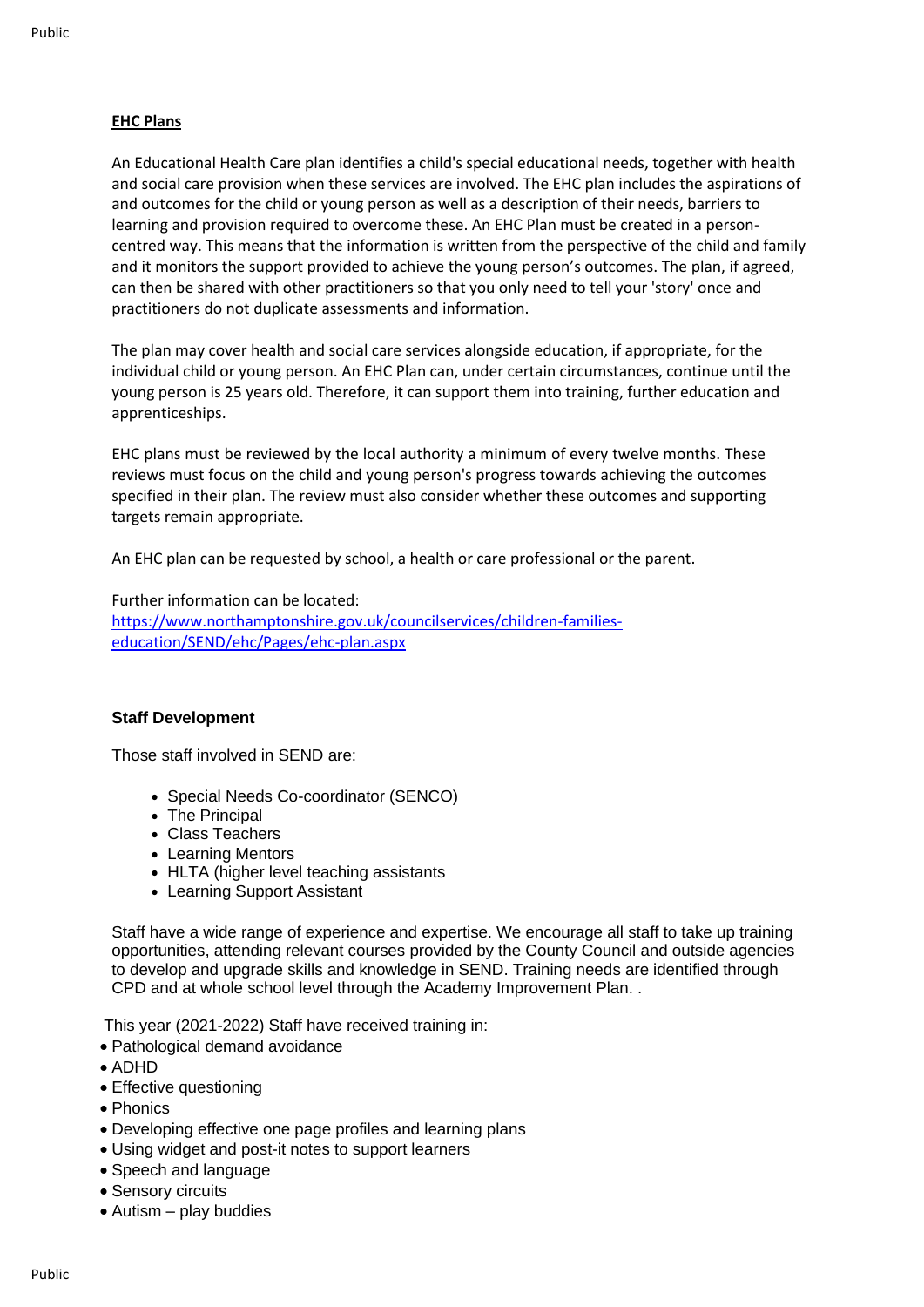Some staff have completed further training such as level 2 autism, level 2/3 SpLD, DFE funded senior mental health lead.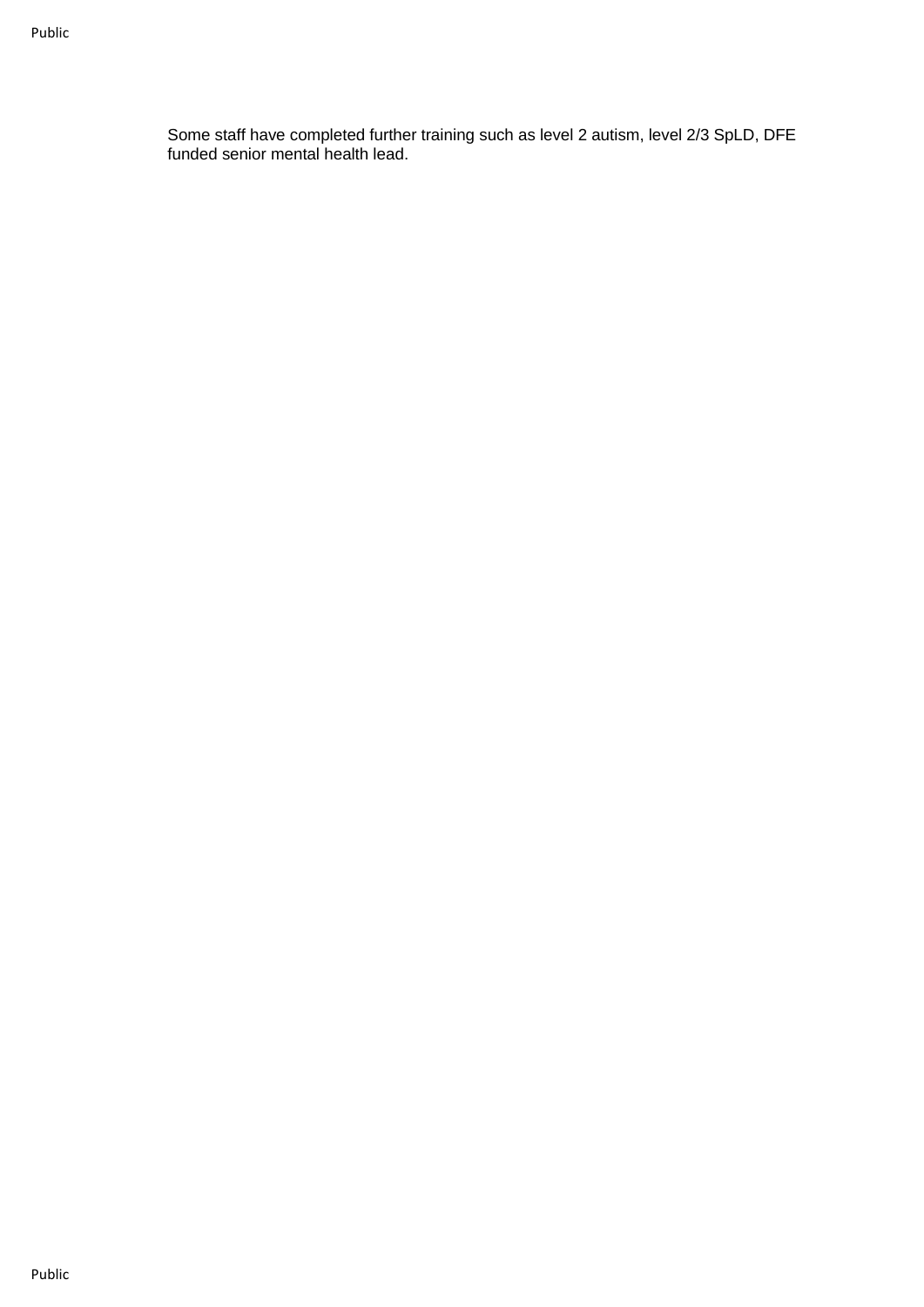- Restorative practice
- Mindfulness and wellbeing
- Mental health and Anxiety
- Drug and Alcohol awareness
- Self-Harm
- Precision teaching
- Dyslexia
- Expected and unexpected behaviours
- Working memory
- Colourful Semantics
- Physiotherapy support
- Speech and Language
- ASD
- Comic Strip Conversations
- Lego Therapy
- **Sensory Circuits**
- Supporting Cognition and Learning in the classroom

#### **Involving Parents and Children**

Parents who have a concern about their child or who would like to discuss their child's SEND provision should contact the class teacher in the first instance. If concerns continue then a meeting may be arranged with the SENCo. Good communication between home and school is key to effective support so teachers and parents or carers need to talk regularly.

For children on the SEN register or receiving pastoral support, their individual learning plans (ILP) will be shared prior to whole school parent's consultations and discussed. Additionally, they will be shared with parents if reviewed at other points throughout the year.

Children with EHCP will have 6 planned meetings consisting of: 2 x parents consultations, mid-year review, annual review and 2x transition meetings (Autumn 1 and Summer 2).

#### **Equipment and facilities:**

- Visual supports
- Using ICT to record
- Using concrete apparatus
- Sensory or tools to help self-regulate
- Sloped writing boards
- A site which is accessible to wheelchair users
- A disabled toilet
- Support to communicate with families with English as a second language may be provided through translated documents or an electronic translator
- Access to advice regarding specialist equipment and adjustments to the school environment from external agencies e.g. Physiotherapist, Occupational Therapist.

#### **Transition**

Transition into the school is carefully considered. EYFS staff will visit or meet with pre-school staff, pupils and parents to ensure that we have additional support or considerations in place before pupils start in September.

Mid-year transitions are supported through a school tour, discussions with the previous school and making suitable adjustments where appropriate. Pupils are buddied up with a supportive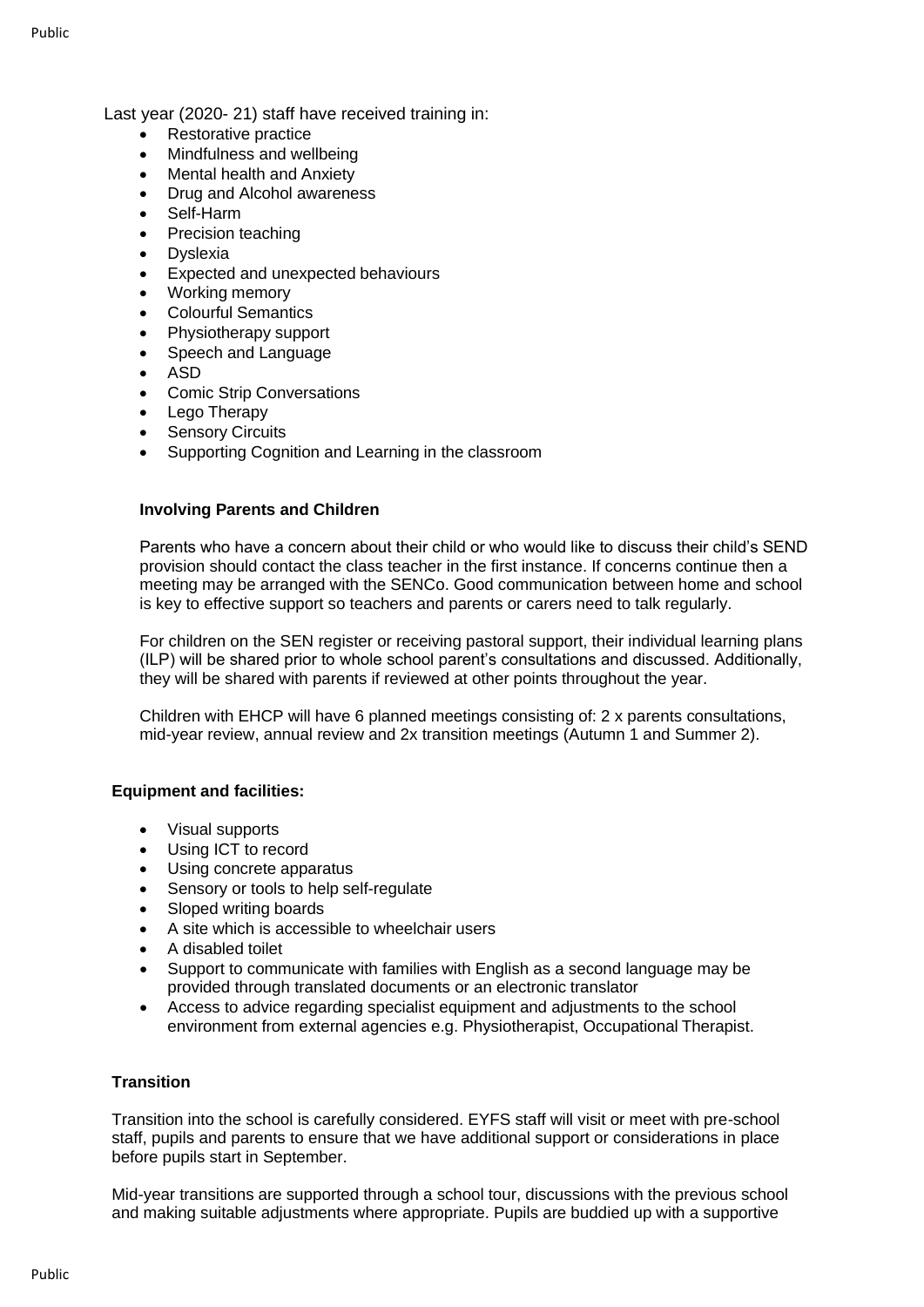pupil help them settle in and become familiar with day-to- day school expectations and practices.

The Academy will liaise with transfer schools, pre-schools etc. and other additional outside agencies before a child starts at the academy. An enhanced transition plan may be implemented if necessary.

In year 6, there are PSHE lessons with a focus on transition including how to talk to new people, how to manage a timetable, what to expect ect.There are opportunities for pupils to attend additional transition days at some secondary schools. This can be discussed with the SENCo or the year 6 team.

For pupils moving up within the school, additional steps are put in place to support a smooth transition. This may include providing the pupil with a transitional booklet so they can familiarize themselves with their new teacher, classroom etc, they may visit the new teacher to develop a relationship prior to the move, visit the new classroom to familiarize themselves with the change of location. This is not an exclusive list. Further to this, all staff share key transitional information and create one-page profiles. Please discuss with the class teacher or SENCo should you have any concerns.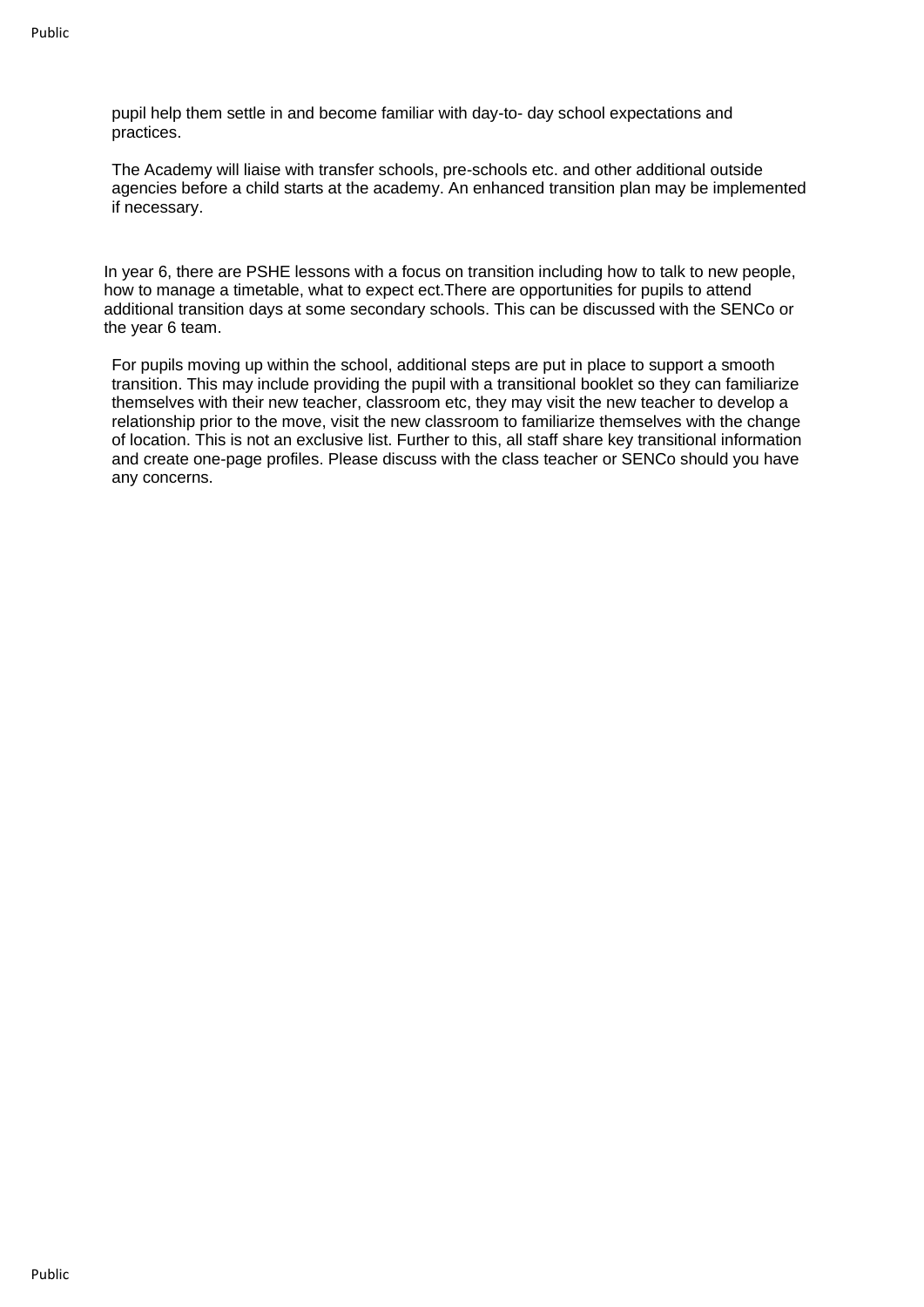#### **The role of the Special Educational Needs Co-ordinator**

The SENCo at Sunnyside Primary Academy is Laura Atkinson, Who has achieved the national award for special educational needs and inclusion with the University of Northampton.

. The Special Educational Needs Co-ordinator:

- manages the day-to-day operation of the policy<br>• monitor and update children's provision using the
- monitor and update children's provision using the assess-plan-do-review cycle.
- co-ordinates the provision for and manages the responses to children's special needs
- supports and advises colleagues by providing or directing to relevant training
- is responsible for the Performance Management of the LSA's
- maintains the school's SEN Register and Provision Map
- contributes to and manages the records of all children with special educational needs
- ensures the annual reviews for children with a EHCPs are completed
- manages the school-based assessment and completes the documentation required by professionals including external and the local authority.
- Communicates with parents and provides relevant information
- maintains resources and a range of teaching materials to enable appropriate provision to be made
- acts as link with external agencies and other support agencies
- monitors and evaluates the special educational needs provision and reports to stake holders
- liaises with other schools to share transitional information
- monitor attendance and number of exclusions
- reviews data for pupils with SEN, PP and vulnerable groups.

#### **Activities Outside the Classroom**

Activities and school trips are available to all. Risk assessments are carried out and all reasonable adjustments are put in place to enable all children to participate as fully as possible. Any potential barriers will be discussed with parents.

- The local offer: [https://www.northamptonshire.gov.uk/councilservices/children-families](https://www.northamptonshire.gov.uk/councilservices/children-families-education/send/local-offer/Pages/default.aspx)[education/send/local-offer/Pages/default.aspx](https://www.northamptonshire.gov.uk/councilservices/children-families-education/send/local-offer/Pages/default.aspx)
- Educational Psychology
- [https://www3.northamptonshire.gov.uk/councilservices/children-families](https://www3.northamptonshire.gov.uk/councilservices/children-families-education/schools-and-education/educational-psychology-service/Pages/information-and-support-for-families.aspx)[education/schools-and-education/educational-psychology](https://www3.northamptonshire.gov.uk/councilservices/children-families-education/schools-and-education/educational-psychology-service/Pages/information-and-support-for-families.aspx)[service/Pages/information-and-support-for-families.aspx](https://www3.northamptonshire.gov.uk/councilservices/children-families-education/schools-and-education/educational-psychology-service/Pages/information-and-support-for-families.aspx)
- R[e](http://www3.northamptonshire.gov.uk/councilservices/children-families-education/SEND/local-offer/health-services/11146-children-and-young-peoples-referral-management-centre-rmc-nhs)ferral Management Centre for children and young people [http://www3.northamptonshire.gov.uk/councilservices/children-families](http://www3.northamptonshire.gov.uk/councilservices/children-families-education/SEND/local-offer/health-services/11146-children-and-young-peoples-referral-management-centre-rmc-nhs)[education/SEND/local-offer/health-services/11146-children-and-young-peoples](http://www3.northamptonshire.gov.uk/councilservices/children-families-education/SEND/local-offer/health-services/11146-children-and-young-peoples-referral-management-centre-rmc-nhs)[referral-management-centre-rmc-nhs](http://www3.northamptonshire.gov.uk/councilservices/children-families-education/SEND/local-offer/health-services/11146-children-and-young-peoples-referral-management-centre-rmc-nhs)